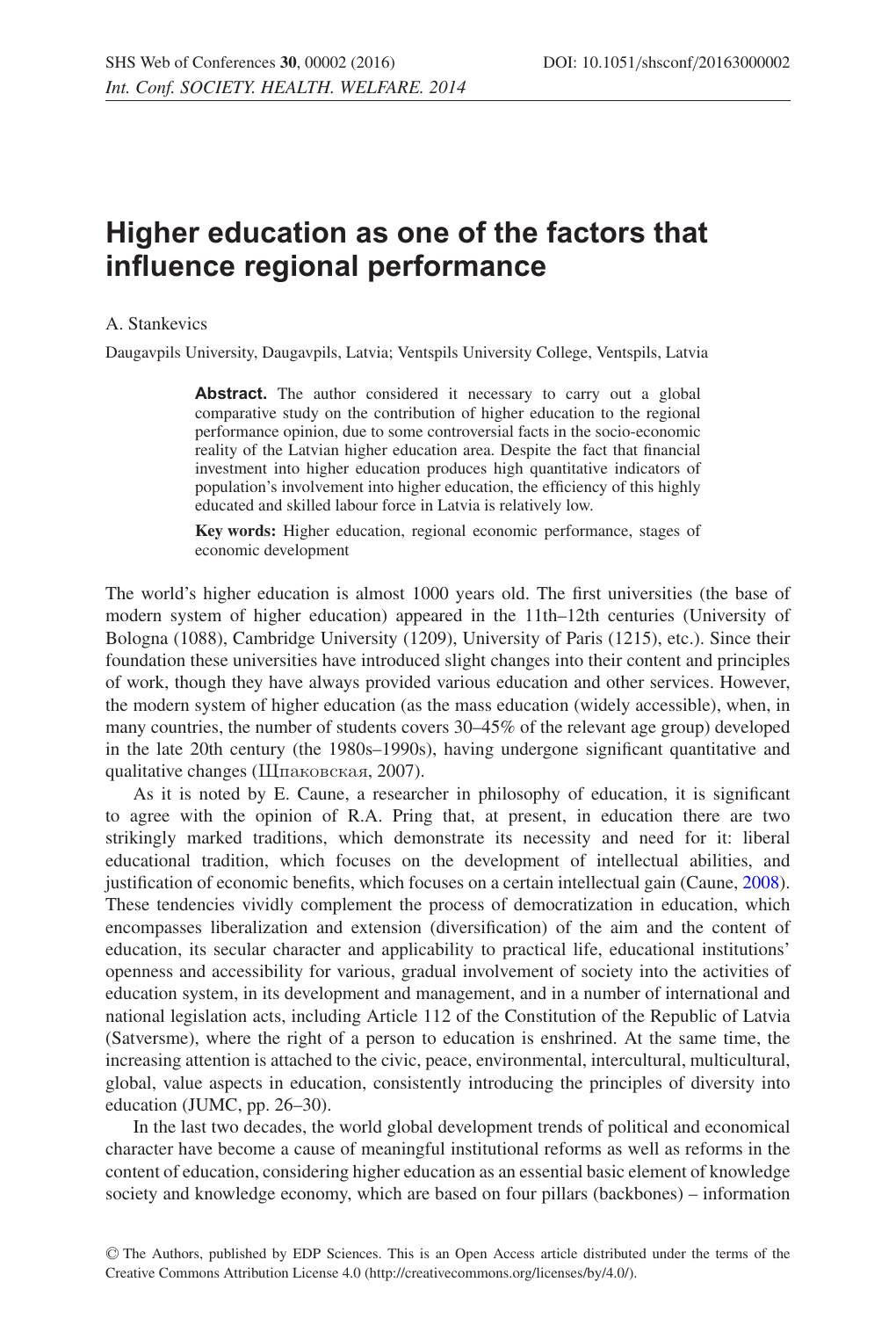and infrastructure, economic and institutional regimes (politics), knowledge and innovation system, knowledge, skills and lifelong learning (Robertson et al., [2007\)](#page-8-0). In addition, the route was chosen voluntarily on the initiative of universities themselves.

Already on September 18, 1988, in Bologna The Magna Charta of European Universities was signed. In its turn, on April 11, 1997, continuing the initiated processes aimed at creation of common education area, the Convention on the Recognition of Qualifications concerning Higher Education in the European region was signed. Thus, at the national level, the first step was taken to facilitate the further jobs and learning opportunities in Europe for graduates from higher educational institutions, and the system of unified requirements to higher education studies and evidences of formal qualifications was introduced.

L. Shpakovskaya (Щпаковская Лариса Леонидовна), a researcher into Education policy, sociologist, reasonably substantiates her belief that the Bologna Process is a result of the globalization of both the market of educational services and knowledge, which is much more flexible and less bureaucratic than education policy in the EU. In comparison with the education policy in the EU, the Bologna process appears to be an element of intergovernmental cooperation; it develops and functions without special institutions for "implementation and monitoring" ( $\text{III}\xspace$ паковская, 2007, pp. 107–109). It should be noted that if the global processes have resulted in the similarity of products, services, companies, countries, then systems of national higher education need to become similar because "it is getting more and more difficult to produce something special and unique" (Volkova, [2007,](#page-8-1) p. 252).

It should be emphasized that, at present, for some other regional institutions of higher education, which want to compete and offer their services in the international education market, it is not possible to completely ignore the Bologna Process, its achievements and requirements. Consequently, the global system of higher education, which is gradually being formed as a result of the global processes, actually adapts (adjusts) to the requirements of time and the labour market, affecting the further life and activity of an individual, constantly offering new services and opportunities, searching for new types of activities for educational institutions, i.e. higher educational institutions are gradually becoming multipurpose service providers. At the same time, the issue connected with the diversity of forms of education and quality of educational services is becoming more topical in the conditions of increased competition among institutions of higher education. In addition, competition in education can be viewed taking into account its different aspects: interstudent competition (for better result, public funding, scholarships, participation in projects, etc.), competition between graduates in the labour market and in the local community, competition between members of academic staff (for positions, funding and grants, possibilities to implement their plans and ideas, etc.), competition between higher educational institutions (for students and attraction of potential students, academic staff, funding, state aid, projects, involvement into cooperation, etc.), national competition (for human resources, attraction of funding and projects, research work, the existence and development of their national education system), regional competition (especially between institutions of higher education in Europe and the USA, including competition for the inclusion into various rankings of higher education) (Dzelme, [2008\)](#page-7-1).

Thus, nowadays, higher education institutions with their intellectual and institutional potential (but sometimes with the financial one as well) and a diversified range of offered services become one of the most influential global players, participating in both decisionmaking and opinion-making and contributing to the further development of the world and taking part in the development and implementation of this scenario. So, the importance of education stems from at least the following statements: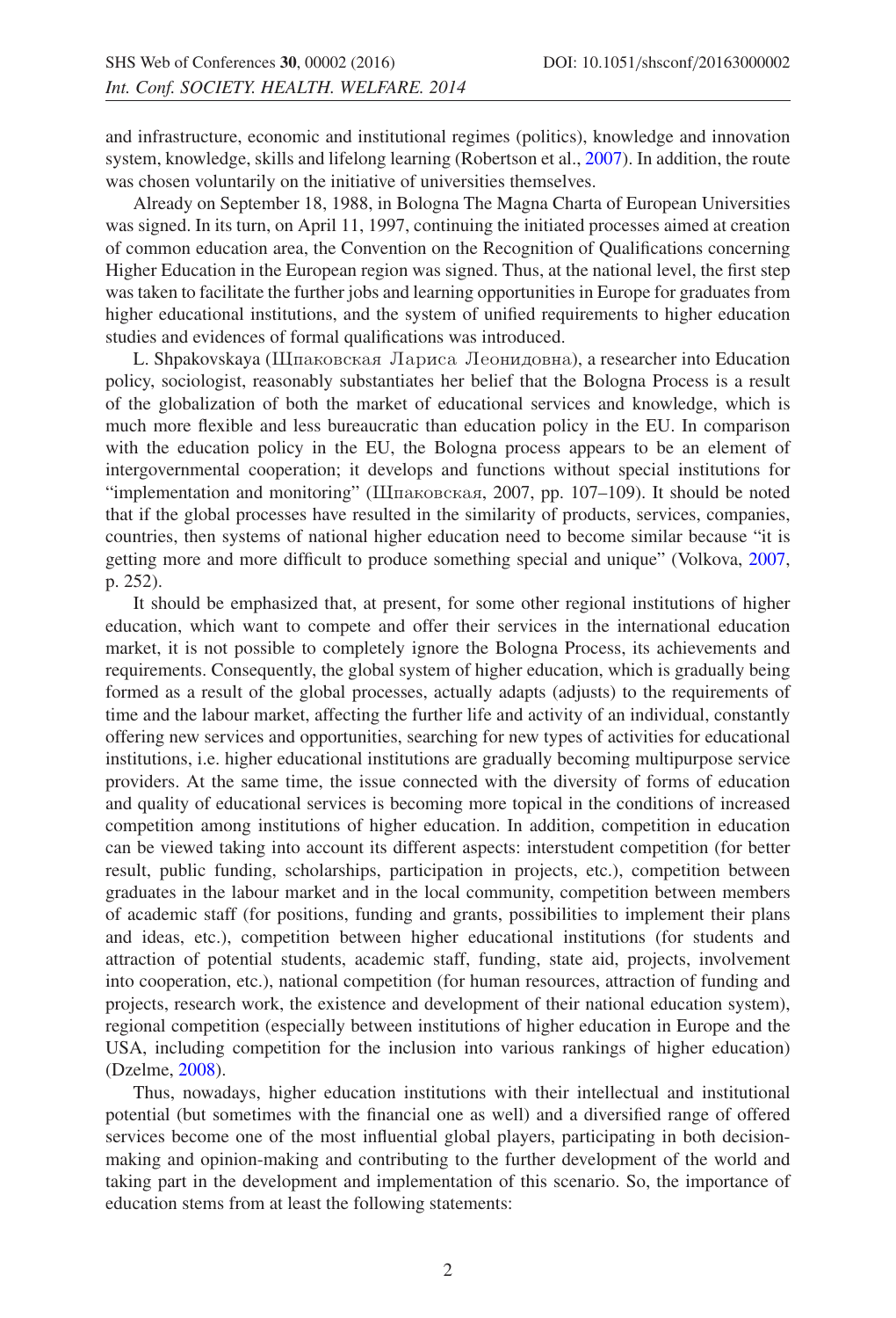- 1. Education as production of qualified workforce that properly reflects the education market orientation and social demands.
- 2. Education as a preparatory stage for research work, appropriately emphasizing the value of knowledge.
- 3. Education as a successful and effective learning and study management, which in the long term will be attracting a wider range of customers, appropriately characterising education by nature of the service.
- 4. Education as an empowerment of life opportunities and improvement of quality of life, which allows to achieve a specific aim (Caune, [2008,](#page-7-0) pp. 464–466).

Speculations and statements that education is the most important resource of economic development have already taken their place. This thesis has been considered in many works and virtually does not lead to much debate. In 2003 the UNESCO Institute for Statistics released a report on the issues of investments into education and economic effects (UNESCO, 2003). In the report, a wide range of investments into education and their returns are considered. Arthur Maddison, the author of the study "Dynamic Forces of Capitalist Development", found out that the higher a proportion of educated people among the population of a region is, the higher the economic growth rates are. He also derived the dependence, which proves that  $1\%$  increase in allocations for education leads to 0.35% increase in the region's gross domestic product (Maddison, [1991\)](#page-7-2). In 2004 the Organization for Economic Cooperation and Development came to the conclusion that if for the residents of a particular region the average study period increases by a year, then, in is turn, it increases the gross domestic product of this region by 3–6% (OECD, [2004\)](#page-8-2).

The need in the present exploratory investigation was determined by the scientists of Daugavpils University (Latvia) after an in-depth statistical analysis of Eurostat data related to the correlation of some indicators of education, economic situation and innovativeness of the EU regions. Having examined the correlation of such indicators as public expenditure on education (precise title of the indicator in the Eurostat data base is "Total public expenditure on education as  $\%$  of GDP, at tertiary level of education (ISCED 5–6)") and persons with tertiary education (precise title of the indicator in the Eurostat data base is "Population with tertiary education attainment by sex and age, percentage of population of 25 years or over"), the authors found the direct correlation of these two indicators ( $r = 0.519$ ,  $p = 0.007$ ) (see Fig. [1\)](#page-3-0) logically understandable.

Data in the Fig. [1](#page-3-0) show that some of the EU regions are placed above the correlation line; it means that the return from public expenditure on education in a number of persons with tertiary education is "above average". Accordingly, in the regions that are below the correlation line, the above mentioned return from public expenditure on education is "below average". As for Latvia, this region along with its Baltic neighbours (Lithuania and Estonia) is in the square, where the return from public expenditure on education is particularly high, i.e. where even comparatively little public investment into tertiary education gives a relatively high growth of persons with tertiary education.

The statistics rather persistently shows that the expenditure on tertiary education in Latvia and its neighbouring Baltic countries has an increased return in the number of prepared highly skilled specialists with tertiary education, who then enter the labour market with capacity for high productivity and innovations.

And this is exactly the place, where the Latvian investigators found in Latvia and in other Baltic countries rather illogical correlation between the number of persons with tertiary education and the real Gross Domestic Product (GDP) (the precise title of the indicator in the Eurostat data base is "Real GDP per capita, EUR per inhabitant") (see Fig. [2\)](#page-4-0).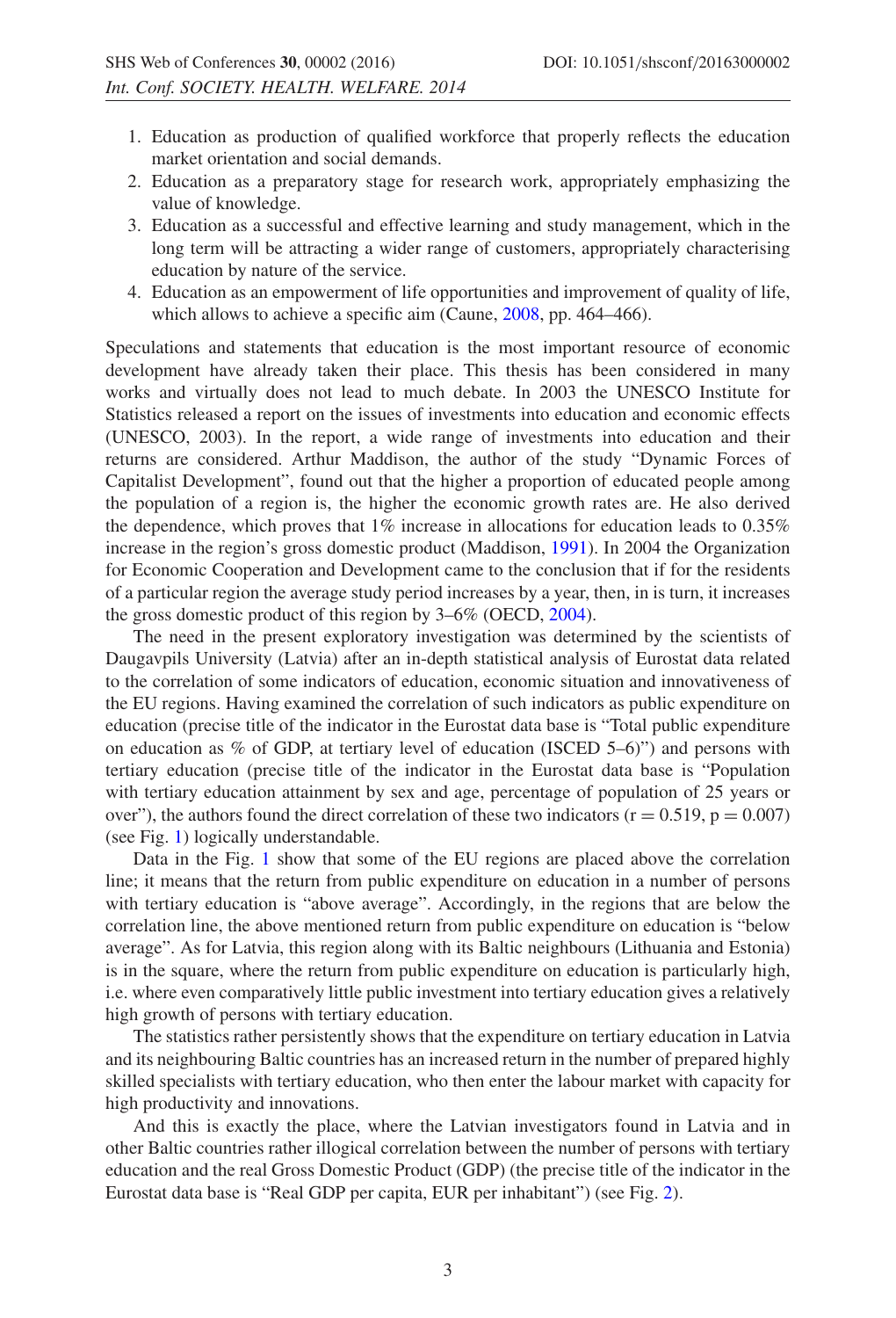<span id="page-3-0"></span>

**Figure 1.** Correlative interconnection between public expenditure on education (2010) and number of persons with tertiary education (2012), Pearson correlation,  $n = 28$  regions (elaborated by the authors on the basis of Eurostat data, 2014a, Eurostat, 2014b).

Although there is a general relatively strong and statistically significant correlation between the indicators – persons with tertiary education and the real GDP ( $r = 0.623$ ,  $p = 0.001$ ), Latvia and its Baltic neighbouring region are under the correlated curve, which means that there one additional percent of people with higher education brings less than 1% into the real GDP growth. Thus, the financial investment into tertiary education makes minimum contribution to the economic growth of the Baltic region, but the "return" on the investment materializes only in the number of specialists with higher education, who enter the labour market being rather useless for the economy of these regions.

In order to verify the persistence of this phenomenon in the Baltic regions, the author has also studied the correlation between Summary Innovation Index and the number of persons with higher education. The author concludes that with total statistically significant direct correlation between Summary Innovation Index and number of persons with tertiary education ( $r = 0.613$ ,  $p = 0.001$ ) the Baltic region (especially Latvia and Lithuania) once again is found in the square, where the investment of number of persons with higher education made into the innovations of the region is minimal. Thus, the results of the carried correlation analysis of some statistical indicators for the EU regions allow the author to assert the existence of:

- 1. Social economic problem, which reflects that the financial aid to the system of higher education of the Baltic region (namely, in Latvia) promotes "production" of highly skilled, but economically and innovatively unprofitable labour force;
- 2. Research problem, which shows that the theoretical paradigm of the economy of knowledge concerning the significance of general knowledge and tertiary education for economic performance and innovativeness of regions is not empirically confirmed in the Baltic region (namely, in Latvia) and, thus, it needs additional conceptualization and econometric analytical reflection.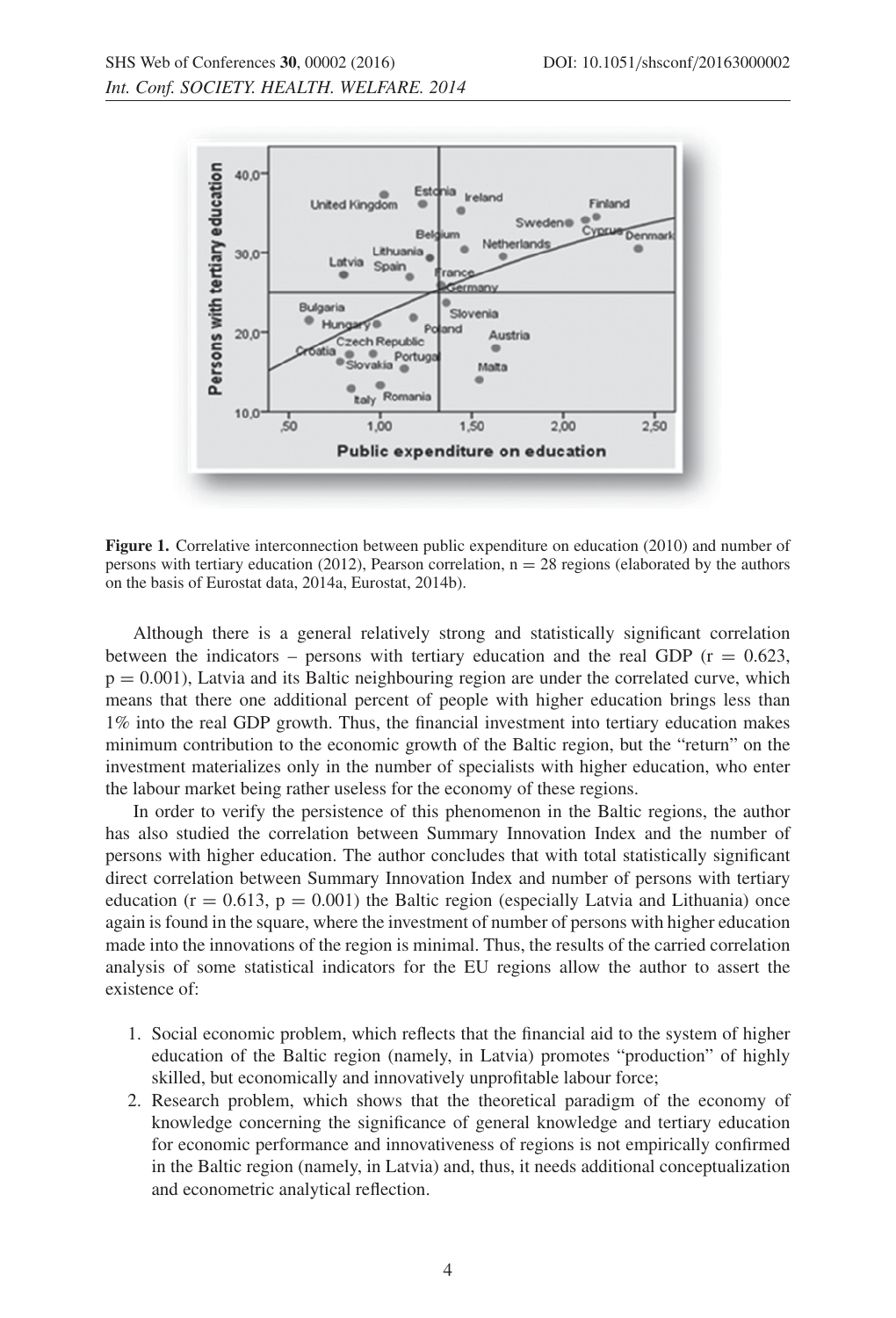<span id="page-4-0"></span>

**Figure 2.** Correlation between number of persons with tertiary education (2012) and real GDP per capita (2012), Pearson correlation,  $n = 28$  regions (elaborated by the authors on the basis of Eurostat data, 2014b, Eurostat, 2014d).

The mismatch of the indicators of higher education and economic performance in some regions or in the world in general was noticed and empirically examined in several noteworthy studies. In this regard, perhaps, the most famous article is the one by E. Hanushek and L.Wobmann, in which they showed that economic growth is affected by the quality of education, rather than its mass character (Hanushek, Wößmann, 2007).

This study was motivated by the rising doubts about the role of education and human capital in economic development. These doubts come from a variety of vantage points ranging from whether the research has correctly identified the impact of education to whether other institutional aspects of regions might be more important. The analysis made by E. Hanushek and L. Wobmann has produced some remarkably simple, but clear conclusions, for instance: "Educational quality – measured by what people know – has powerful effects on individual earnings, on the distribution of income, and on economic growth. The accumulated evidence from analyses of economic outcomes is that the quality of education – measured on an outcome basis of cognitive skills – has powerful effects. Much of the earlier discussion has concentrated solely on school attainment, or the quantity of schooling. This focus is unfortunate, because it distorts analysis and the policy discussions. Individual earnings are systematically related to cognitive skills. The distribution of skills in society appears closely related to the distribution of income. And, perhaps most importantly, economic growth is strongly affected by the skills of workers. Other factors obviously also enter into growth and may well have stronger effects. For example, having well-functioning economic institutions, such as established property rights, open labour and product markets, and participation in international markets have clear importance for economic development and may also magnify the benefits of quality education. Nonetheless, existing evidence suggests that quality of education independently affects economic outcomes even after allowing for these other factors (Hanushek, Wößmann, [2007\)](#page-7-3).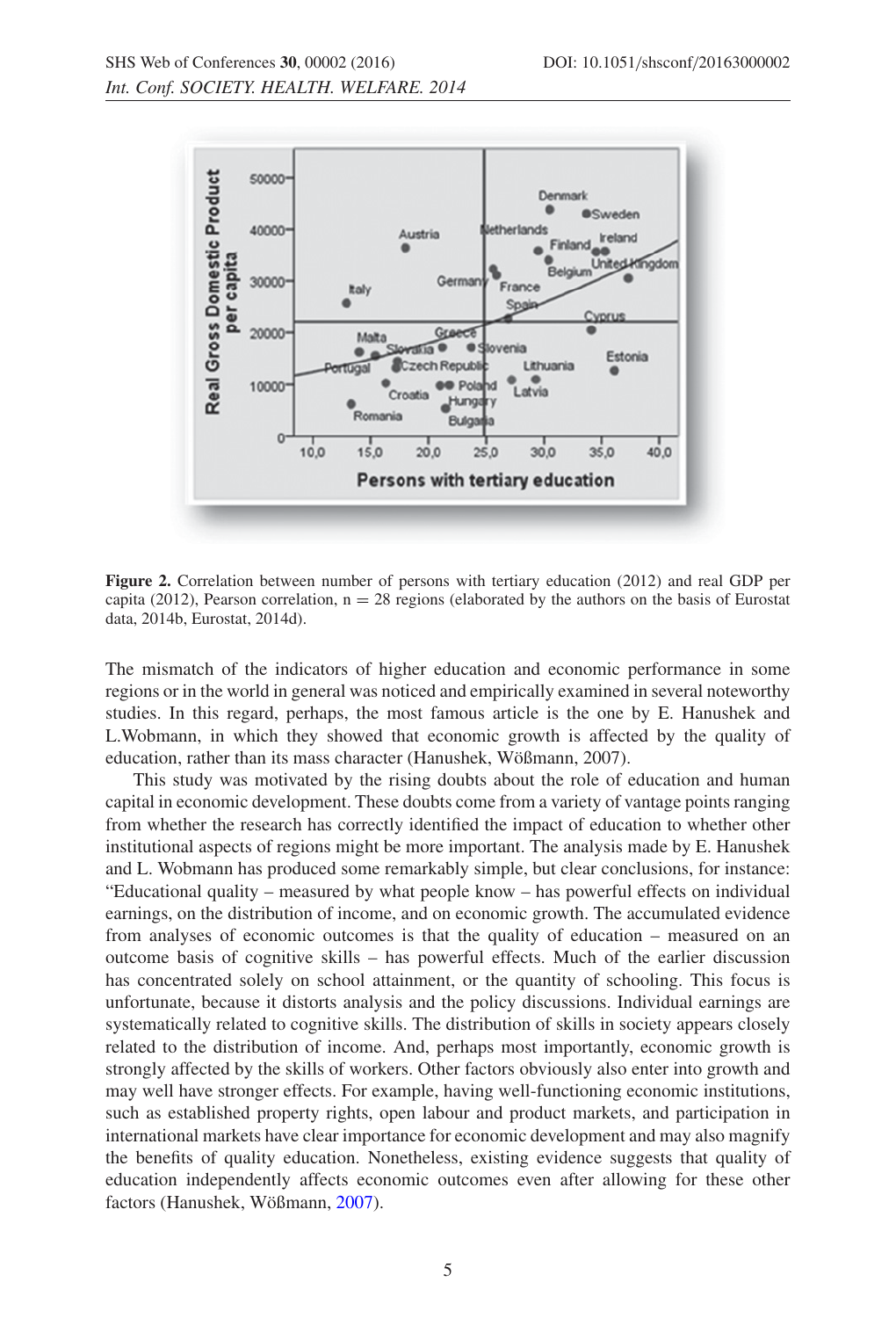Investigations prove that education does not only contribute to economic growth, but it facilitates solutions of social problems, in particular, reduces social and economic inequality. The Gini coefficient is an accepted indicator that characterises social and economic inequality. This indicator is calculated annually for more than 150 regions, and it is published by the UNDP (the United Nations Development Programme) in Human Development Report (UNDP, [2014\)](#page-8-3).

The analysis shows that there is close relationship between the Gini index and such characteristic feature of education system as proportion of people with education that is not lower than complete secondary education (level 3 in international classification). The higher the proportion of people with, at least, complete secondary education there is in a region, the lower the level of social and economic differentiation, measured by the Gini index for incomes (coefficient of correlation  $67\%$ ), is ( $A_{\text{TPaHOBH}}$ , 2010). Though the author states that the level of differentiation of the incomes of the Russians does not correspond to the high level of their education – in accordance with the identifiable patterns it should be about 30%, but, in fact, it is 37.5%.

Another interesting study in the field of the role of education in the ability of a region to "attract brain" was carried out by E.Vanags, Latvian researcher, on the basis of the data of The Global Competitiveness Reports, collected and published by the World Economic Forum (Vanags, [2013\)](#page-8-4). Having reviewed the data of the Global Competitiveness Report on more than 140 world regions (Schwab K., [2011\)](#page-8-5) that are annually published within the framework of the World Economic Forum, E.Vanags noticed a tendency that many regions with a comparatively well-developed secondary and higher education system, but at the same time having low technological development, do not "attract brain" as actively as the regions, in which the education system is not so well developed but which have well-developed technologies and in which businesses pay enough attention to research and technology development or technology absorption. In order to verify this assumption E. Vanags makes regression analysis by using the Global Competitiveness Rating data (ranks of 142 regions according to 9 indicators) for the year 2008 and 2011. E. Vanags selects the "Brain drain" (or "Brain gain" depending on direction of "migrating brain") indicator as an dependent variable measured in the Global Competitiveness Report applying statistical data analysis and the expert survey method with a question "Does you region retain and attract talented people?" with the answer range from "1" – "no, the best and brightest normally leave to pursue opportunities in other regions" to "7" – "yes, there are many opportunities for talented people within the region" (Schwab, [2008,](#page-8-6) [2011\)](#page-8-5). While as independent variables of the regression model are selected indicators which can be divided in two groups – the education system development in the region and the technological development level of the state:

- "Secondary education enrolment rate";
- "Tertiary education enrolment rate";
- "Quality of math and science education";
- "Availability of latest technologies";
- "Firm-level technology absorption";
- "Foreign direct investment and technology transfer";
- "Value chain breadth";
- "Company spending on R&D (research and development)".

The assumption by E. Vanags proved to be correct – the ability of the world regions to "attract brain" experiences statistically significant and positive influence of two variables, which relate to the technological development of the referenced groups, namely, "technology absorption at company level" and "company's R  $\&$  D costs". The negative influence of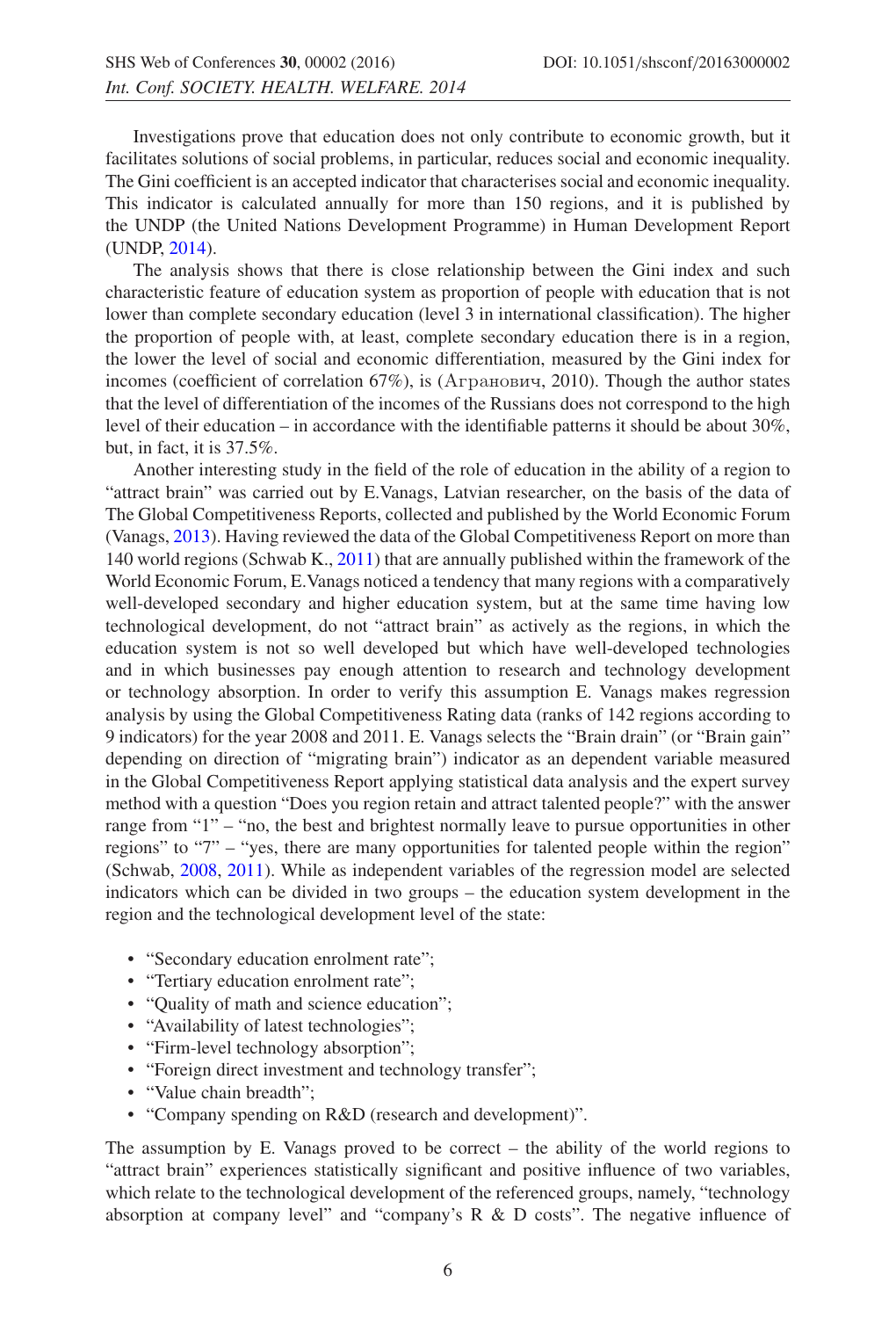the higher education system (at least one of its indicators) onto the ability of a region to "attract brain" has been demonstrated empirically; thus, it can be concluded that "the level of involvement into tertiary education" has a statistically significant negative influence onto the dependent variables of a regression model. It means that an empirically supported tendency exists among the world regions – the higher is the level of involvement of the region's population into the tertiary education, the lower is the ability of this region to "gain brain". Hence, in order to "gain brain" a region does not have necessarily to train highly qualified professionals on the territory of the region and fully or partly at the expense of the region since much more important is technological development of businesses operating in the region. Though five other variables that according to the previous assumption of E. Vanags could potentially affect the ability of the world regions to "gain brain", in the process of the regression analysis were excluded from the regression model due to the statistically insignificant link with the dependent variables of the regression model (the p-value of significance is more than 0.05). According to the data summarized on the excluded variables from the regression model (2011) the p-value of two variables, namely, "Availability of latest technologies" and "Foreign direct investment and technology transfer" though is very close to 0.05. It means that these two indicators are close to condition when they could be involved in the regression model and named as factors having positive influence on the ability of the region to "gain brain".

The previous studies showed that the regional economic performance is influenced strongly enough (stronger than by "the involvement into tertiary education") by such factor as quality of higher education. But the ability of a region to attract highly educated and talented people is affected, first of all, by the technological development of the companies that are active in the region, rather than by the quantitative and qualitative indicators of the education system.

Thus, the critical remarks on the unequivocally positive significance of education in the area of knowledge economy, presented in the most systematic way in two recently published scientific issues, "The Knowledge Economy and Lifelong Learning: A Critical Reader" (Livingstone, Guile, [2012\)](#page-7-4) and "Educating for the Knowledge Economy: Critical perspectives" (Lauder et al., 2012), in author's opinion are well substantiated. Regardless the fact that many researchers have argued that investment in formal education leads to economic growth (McKenzie, [2001;](#page-7-5) David, Foray, [2002;](#page-7-6) Sannikova, Baltere, [2008;](#page-8-7) Panina, [2011;](#page-8-8) Young, [2012\)](#page-8-9), we have experienced enormous progress of modern formal education along with economic stagnation and high unemployment (Livingstone, Guile, [2012\)](#page-7-4). In author's opinion, in socio- economic realities of the modern world it happens because a large proportion of the population with formal higher education does not guarantee economic prosperity for a specific region. Moreover, even the quality of received education (as it was discovered in the investigations by E. Hanushek) is gradually ceasing to be a guarantee of high regional economic performance. Other factors move to the foreground: first of all, a high level of technological development of a region, and a completely new factor, an ability of a region not to create, but to attract and retain, talented and highly educated people. In this respect, the author considers the position of the Europe 2020 strategy that "at least 40% of young people should have a tertiary qualification" (European Commission, [2010,](#page-7-7) p. 5) questionable and inadequately reasoned.

The results of the research showed that, in the globalised and internationalised world, challenges to modern higher education are related to the reorientation of the way of life and standards of the Western society; with the increase of mobility and the reduction in the importance of national boundaries, higher education would become an active social and civic participation of an individual in public and social processes.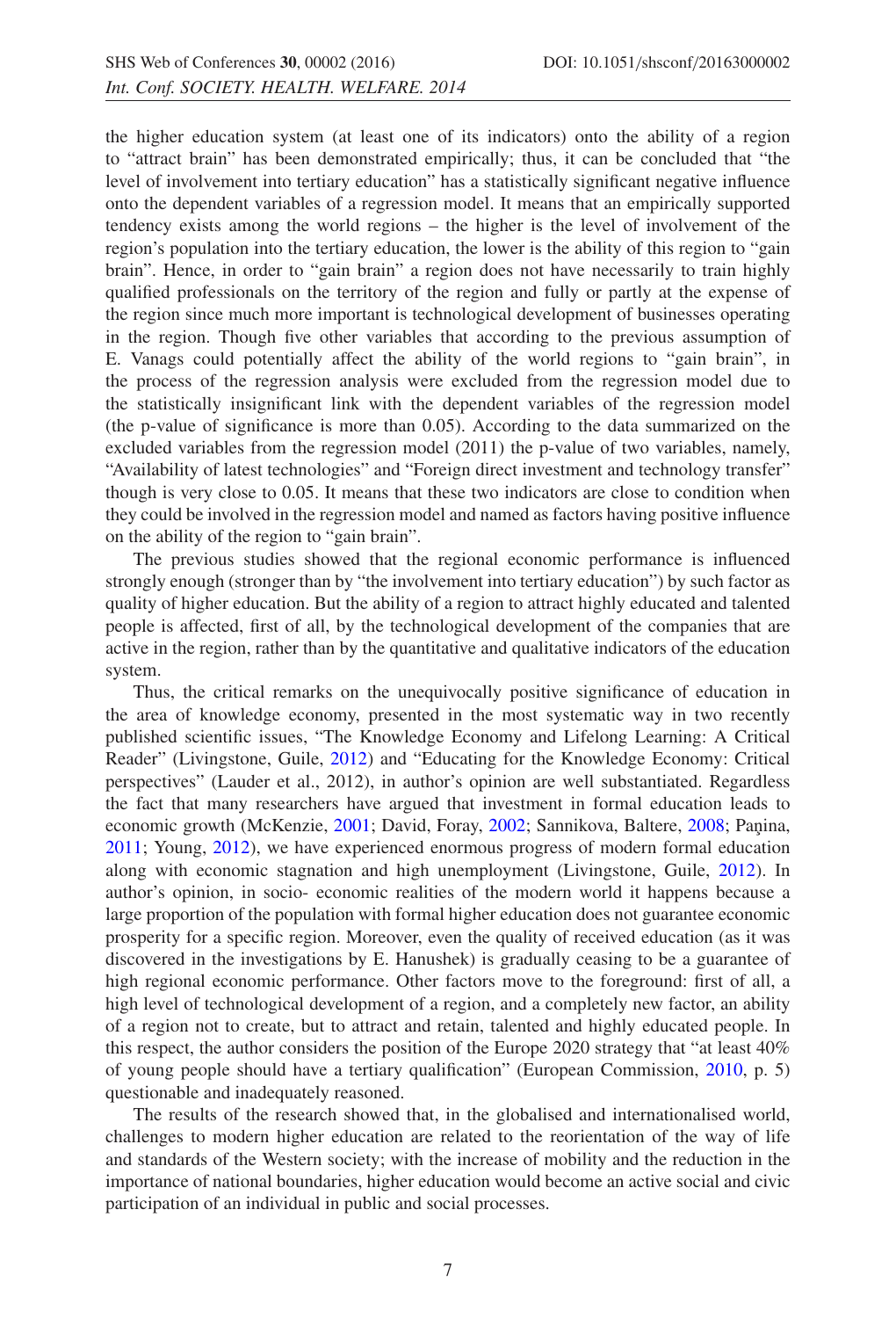The analysis of scientific literature in the field of higher education connected with global research results testifies that there are also other factors, which influence the contribution of higher education into regional performance, for example, the quality of higher education and the level of technological development of a region, which creates a situation when highly skilled specialists potentially can or cannot use their knowledge increasing national incomes.

Carrying out an empirical analysis of the factors that could potentially influence regional performance, the author has concluded that, first, the contribution of higher education into the performance of a region, which is at different stages of its economic development, also varies; secondly, apart from the identified factors of regional performance, which are connected with higher education, an ability of a specific region to attract and retain talented people maintains an increasingly important role in all stages of the economic development of this region.

## **References**

- [1] Caune, E. (2008) Izglītība kā filosofijas priekšmets. Praktiskā filosofija. Jelgava: LLU.
- <span id="page-7-6"></span><span id="page-7-0"></span>[2] David P. A., Foray D. (2002) An introduction to the economy of the knowledge society. International Social Science Journal, 54(171), pp. 9–23.
- <span id="page-7-1"></span>[3] Dzelme, J. (2008) Izglītība mūsdienās – konkurētspējas aspekti. Latvija Eiropas Savienībā, 11, 5–6 lpp.
- [4] Education for All. Gender and Education for All The Leap to Equality. EFA global monitoring report 2003/4 (2003) [tiešsaiste]. UNESCO, [skatīts 14.08.2014.]. Pieejams: http://www.uis.unesco.org/Education/Documents/efa\_gmr\_ 2003-4.pdf
- [5] Eiropa 2020. Stratēģija gudrai, ilgtspējīgai un integrējošai izaugsmei (2010) [tiešsaiste]. Brisele: Eiropas Komisija, [skatīts 14.08.2014.]. Pieejams: http://ec.europa.eu/eu2020/pdf/1\_LV\_ACT\_part1\_v1.pdf
- <span id="page-7-7"></span>[6] European Commission. (2010) Communication from the Commission Europe 2020: A strategy for smart, sustainable and inclusive growth. [tiešsaiste] [skatīts 14.08.2014.]. Pieejams: http://eur-lex.europa.eu/LexUriServ/LexUriServ.do?uri= COM:2010:2020:FIN:EN:PDF
- [7] Eurostat. (2014a) Total public expenditure on education as % of GDP, at tertiary level of education (ISCED 5-6). Table: Expenditure on education as % of GDP or public expenditure. [tiešsaiste] [skatīts 14.08.2014.]. Pieejams: http://appsso.eurostat.ec.europa.eu/nui/submitViewTableAction.do
- [8] Eurostat. (2014b) Table: Population with tertiary education attainment by sex and age. [tiešsaiste] [skatīts 14.08.2014.]. Pieejams: http://appsso.eurostat. ec.europa.eu/nui/submitViewTableAction.do
- [9] Eurostat. (2014d) Real GDP per capita, growth rate and totals, EUR per inhabitant. [tiešsaiste] [skatīts 14.08.2014.]. Pieejams: http://epp.eurostat.ec.europa. eu/tgm/refreshTableAction.do?tab=table&plugin=0&pcode=tsdec100& language=en
- <span id="page-7-3"></span>[10] Hanushek, E. A., Wobmann, L. (2007) The Role of Education Quality for Economic Growth. World Bank Policy Research Working Paper No 4122.
- [11] Kompass. Izglītības cilvēktiesību jomā rokasgrāmata darbam ar jaunatni. Latvija: Jaunatnes Informācijas un Mobilitātes centrs "JUMC", [b.g.], 26–30. lpp.
- <span id="page-7-4"></span>[12] Livingstone D.W., Guile D. (Eds.) (2012) The Knowledge Economy and Lifelong Learning: A Critical Reader. Sense Publishers.
- <span id="page-7-5"></span><span id="page-7-2"></span>[13] Maddison, A. (1991) Dynamic Forces in Capitalist Development: A Long-Run Comparative View. New York : Oxford University Press.